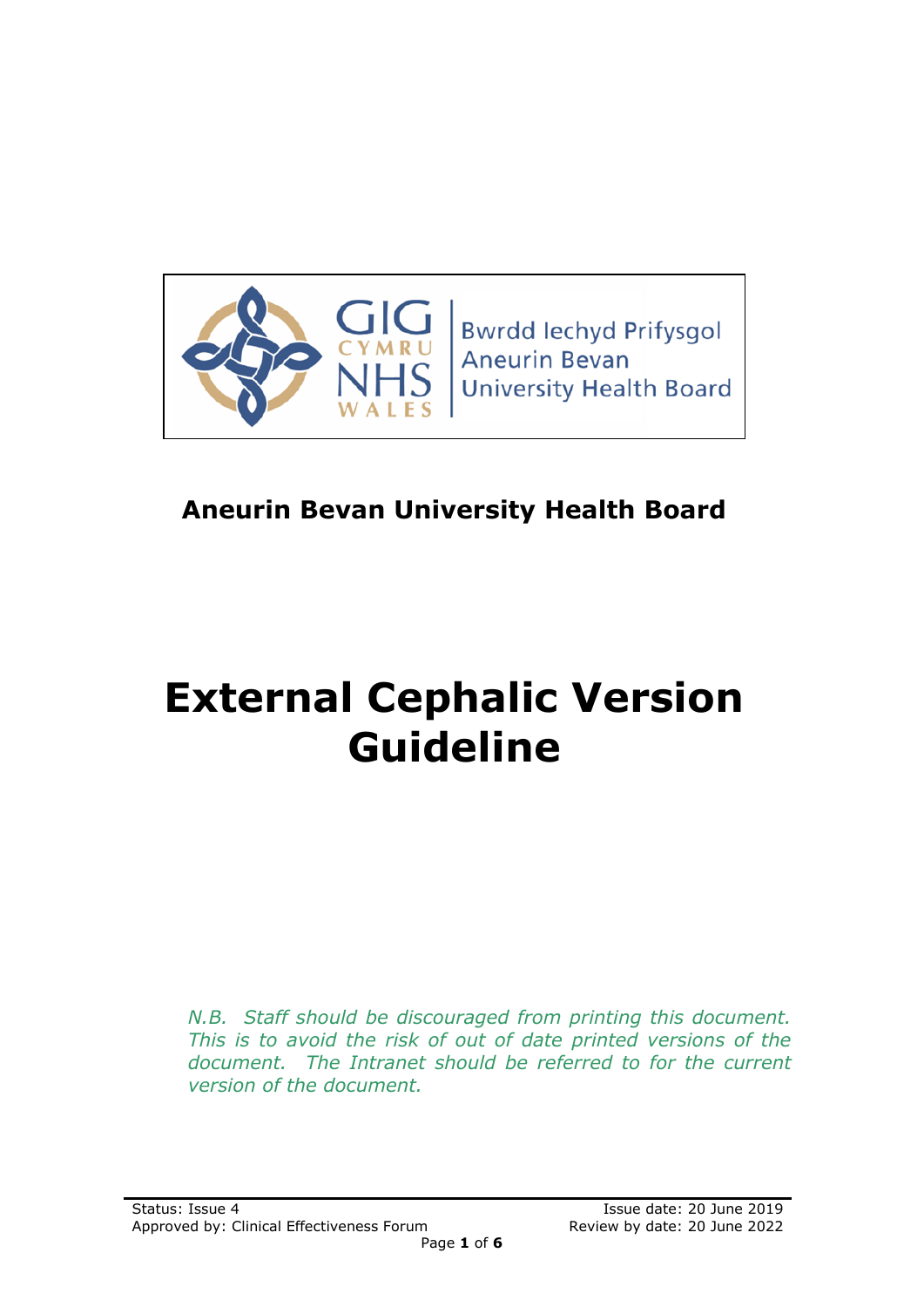#### **Contents:**

| <b>Guideline for External Cephalic Version</b> |  |
|------------------------------------------------|--|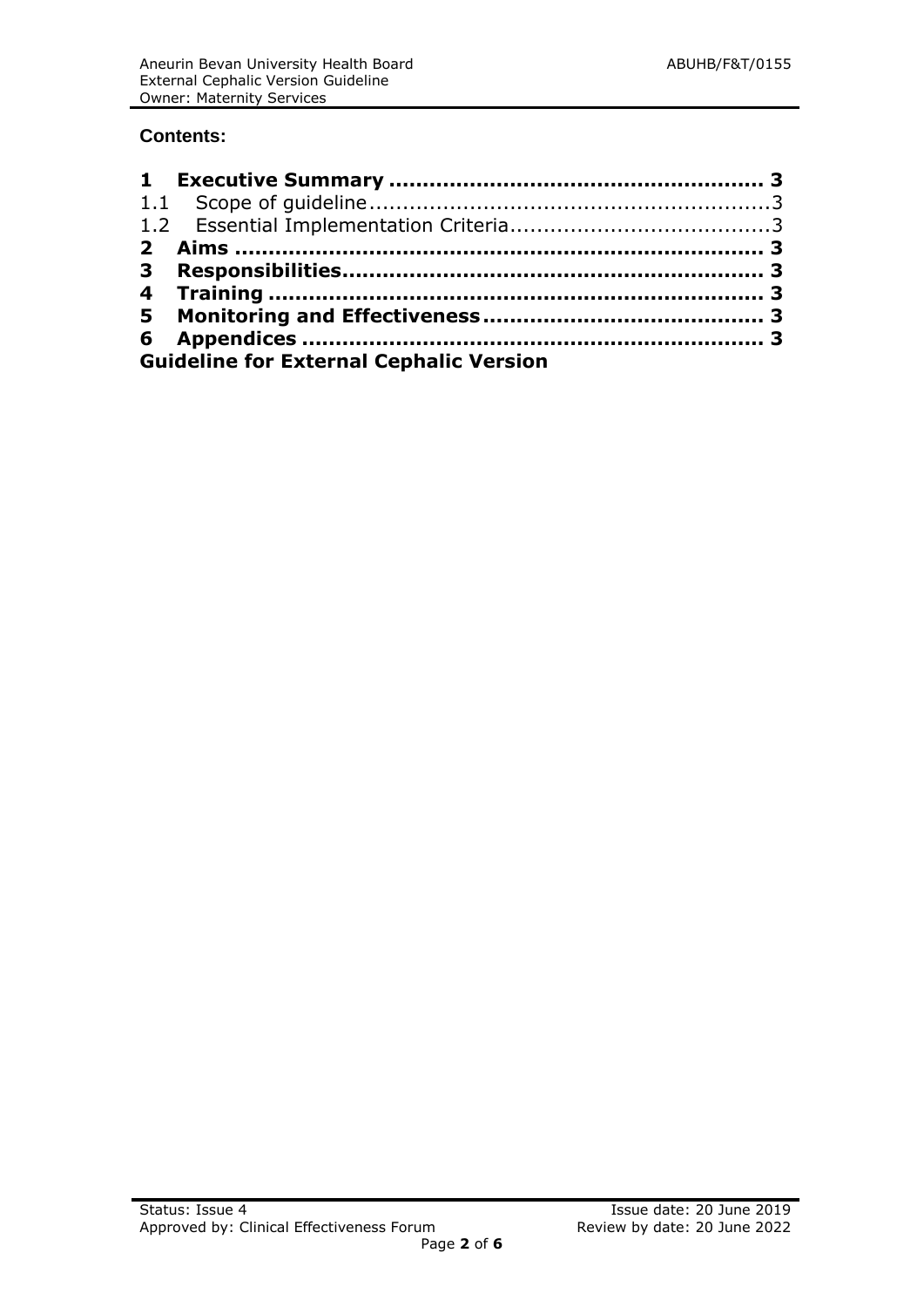# **1 Executive Summary**

This document is a clinical guideline designed to support safe and effective practice

#### **1.1 Scope of guideline**

This guideline applies to staff and teams providing maternity services.

#### **1.2 Essential Implementation Criteria**

Auditable standards are stated where appropriate

#### **2 Aims**

To provide support for clinical decision making

#### **3 Responsibilities**

The Gynaecology and Maternity Management team

#### **4 Training**

Staff are expected to access appropriate training where provided. Training needs will be identified through appraisal and clinical supervision. Trainees can also access STRATOG module about ECV and management of breech.

#### **5 Monitoring and Effectiveness**

Local service Improvement Plan will guide monitoring and effectiveness.

#### **6 Appendices**

See guideline overleaf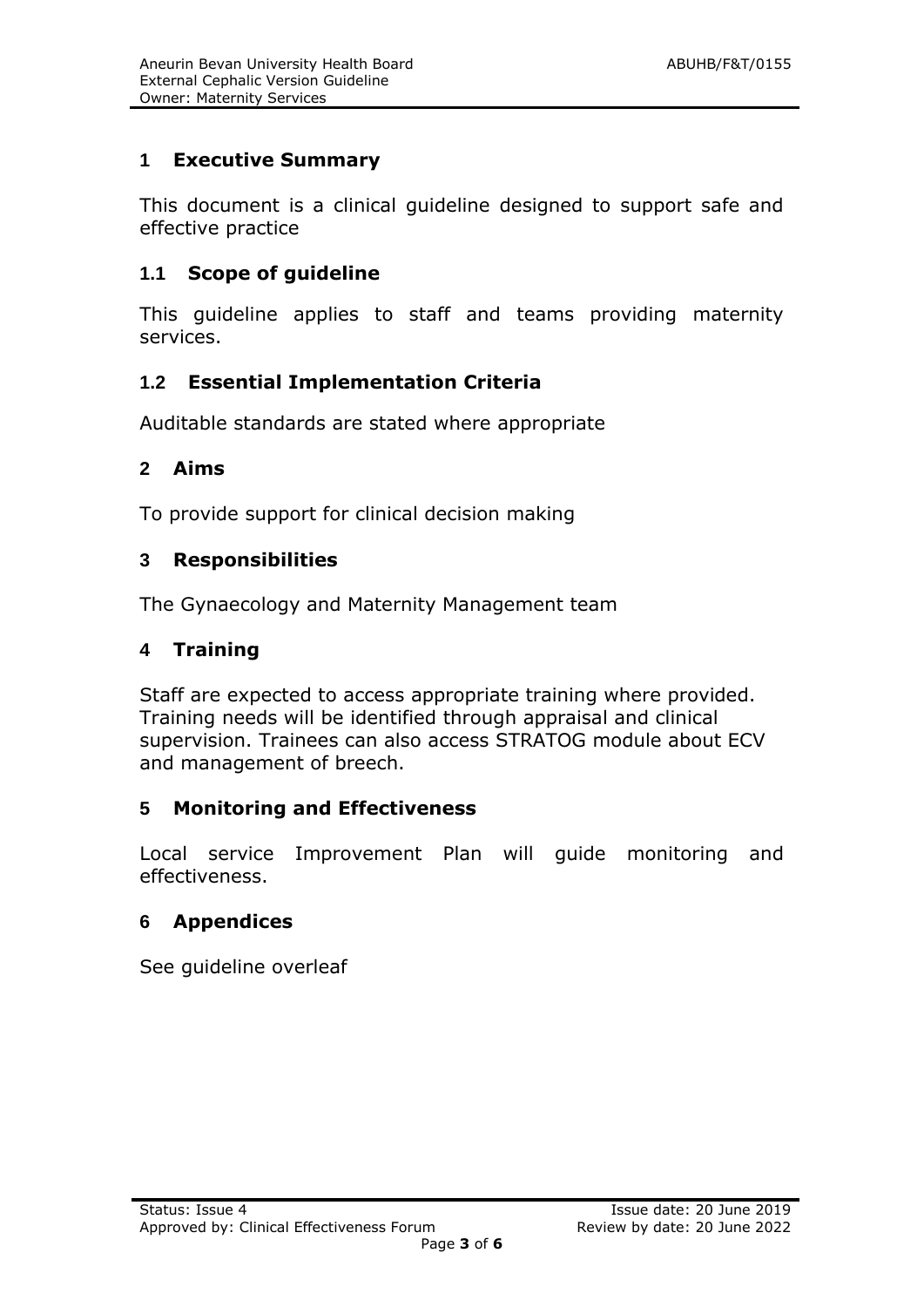# **External Cephalic Version**

External Cephalic version (ECV) is the manipulation of the fetus through the maternal abdomen to cephalic presentation. All women with an uncomplicated breech presentation at term from 37<sup>+0</sup> weeks gestation should be offered an External Cephalic Version (ECV).

#### **Information to women:**

- Success rate of ECV 50% (multiparous 60% nulliparous women 40%)
- Spontaneous version from breech to cephalic is unusual at term and occurs only in 8% of women after 36 weeks gestation
- Spontaneous reversion to Breech following successful ECV in only 3%
- Women should be informed that labour after ECV is associated with a slightly increased rate of caesarean section and instrumental delivery when compared with spontaneous cephalic presentation
- Women should be told of small possibility of the need for an emergency caesarean section immediately following the procedure (1 in 200).
- All women should be given an ECV information leaflet before leaving clinic.

Exceptions to ECV are listed below.

#### **Contraindications for ECV**

- Where caesarean delivery is required(eg:major placenta praevia)
- Current or recent vaginal bleeding <1week
- Abnormal cardiotocography
- Abnormal Doppler
- Severe pre eclampsia
- Ruptured membranes
- Multiple pregnancy (except delivery of second twin)
- Rhesus isoimmunisation
- Pt unable to give informed consent

Additional caution where there is oligohydramnios or hypertension

# **Please discuss with Consultant Obstetrician if:**

- Coexisting medical problems particularly if poorly controlled
- Anticoagulation including aspirin+/heparin or warfarin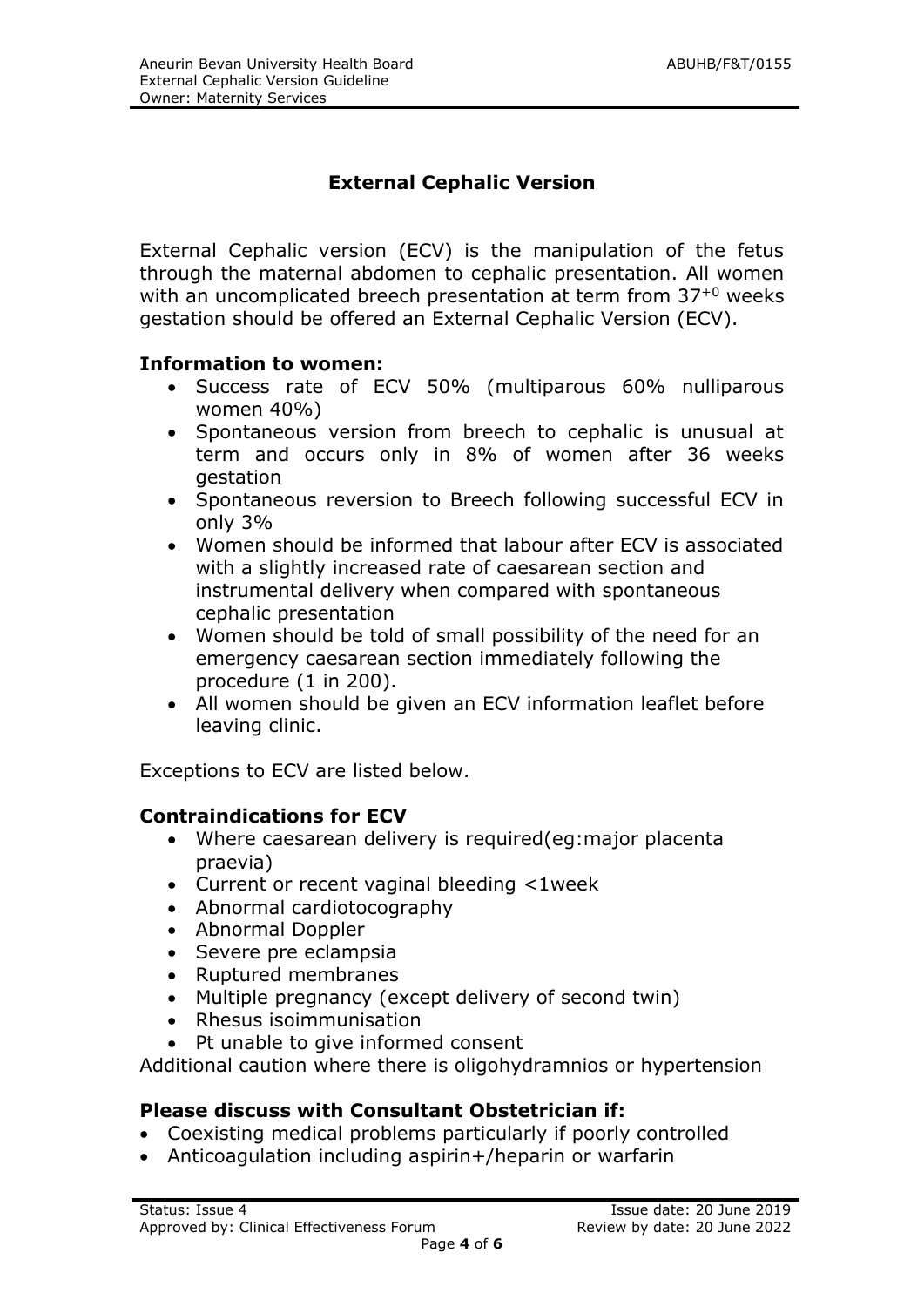• Previous history of abruption

#### **Booking**

ECV should be offered at term from 37+0 weeks. In nulliparous women maybe offered from 36+0 weeks. There is no upper gestation limit for ECV.

ECVs will be performed on:

- Monday am, pm, Tuesday am, pm, Wednesday am and Friday pm at NHH - Please check Ms Rich, Mrs Pinto, Mr Curpad, Mr Haroun, Mrs Afshan availability (ext 82148)
- Tuesday am, Thursday and alternative every Friday at RGH .Please check with Mrs Stone, Mr Oweis, Mrs Singh, Mrs Manjambigai and Mrs Shacaluga
- A separate sheet will be available in ANC/DAU to make the booking at NHH. In RGH ECVs are booked by telephone and added on to the elective caesarean section book as ECV.

#### **Process**

- All ECVs should be performed on the labour ward during 'office hours'.
- Obstetric theatre should be immediately available. The duty anaesthetist, ODA and midwifery staff must be informed before commencing ECV
- Women may have a light breakfast and be admitted to the maternity department on the day of the ECV.
- A 20min CTG should be performed prior to the procedure
- Prior to the procedure, an ultrasound scan will be performed by the operator to assess fetal lie, position of fetal legs, liquor volume and placental site.
- The final decision to proceed to ECV will be made by the operator and must involve the woman.
- Written consent is desirable and will be obtained and detailed in the obstetric notes.